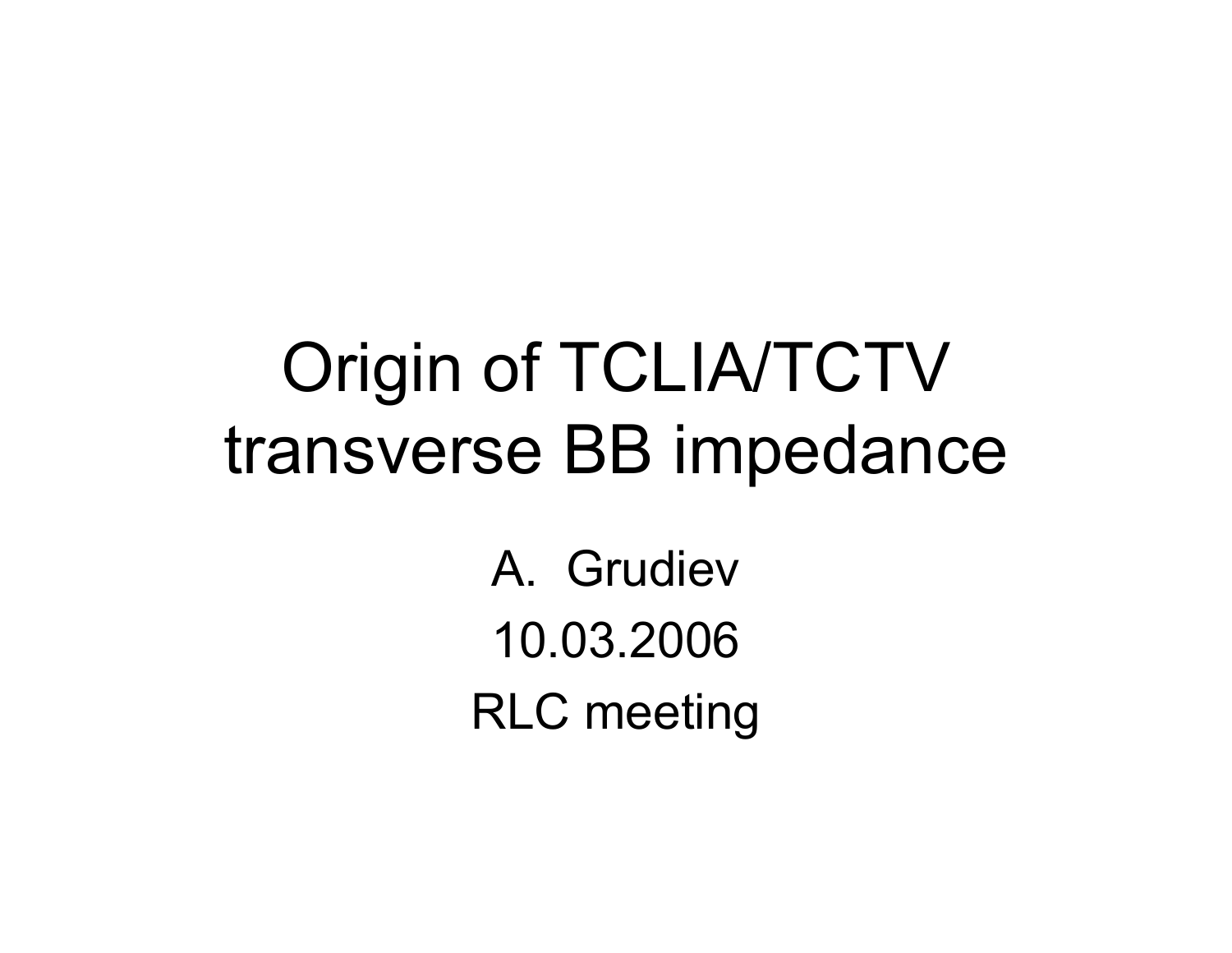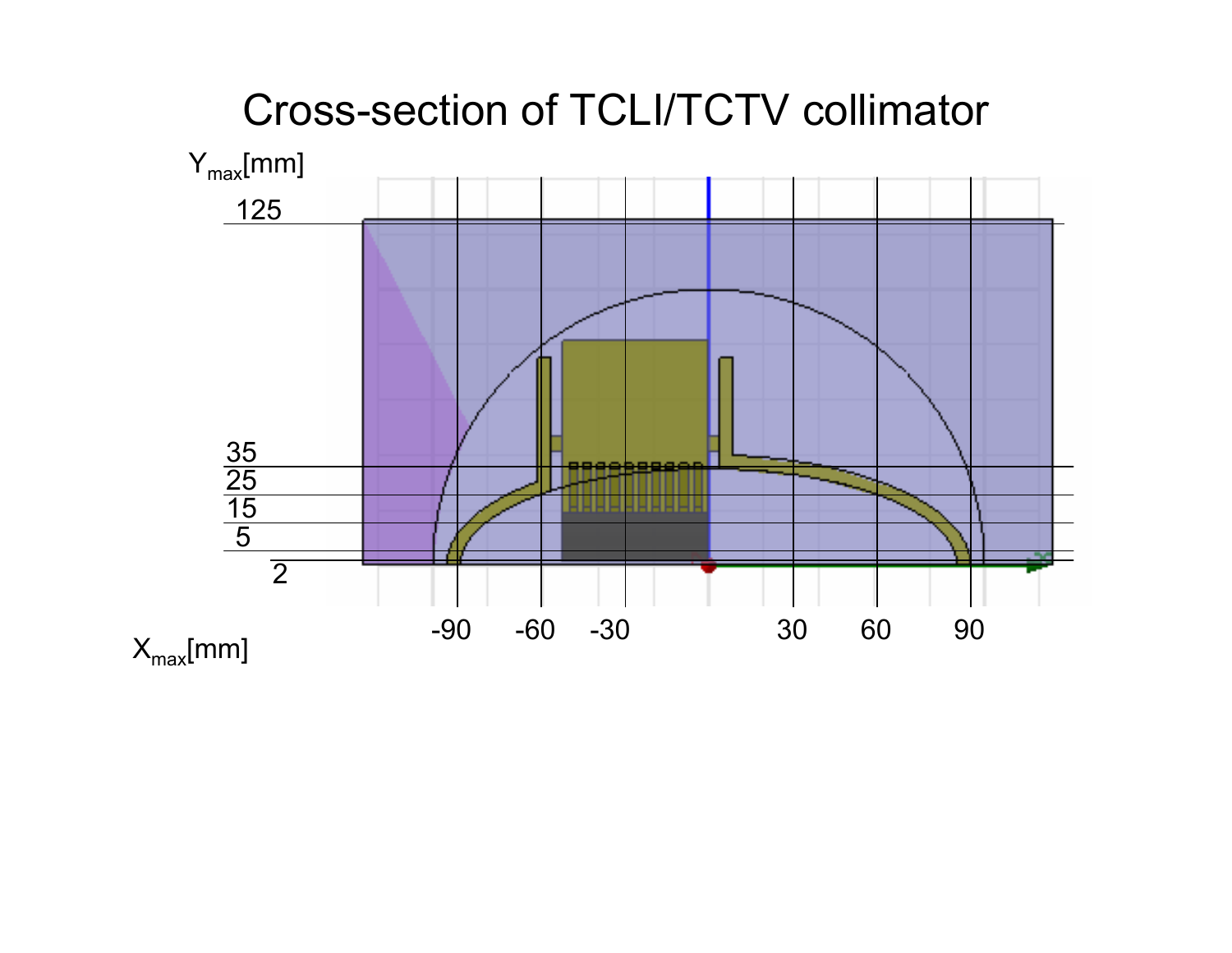### TCTV transverse impedance for different Y<sub>max</sub>

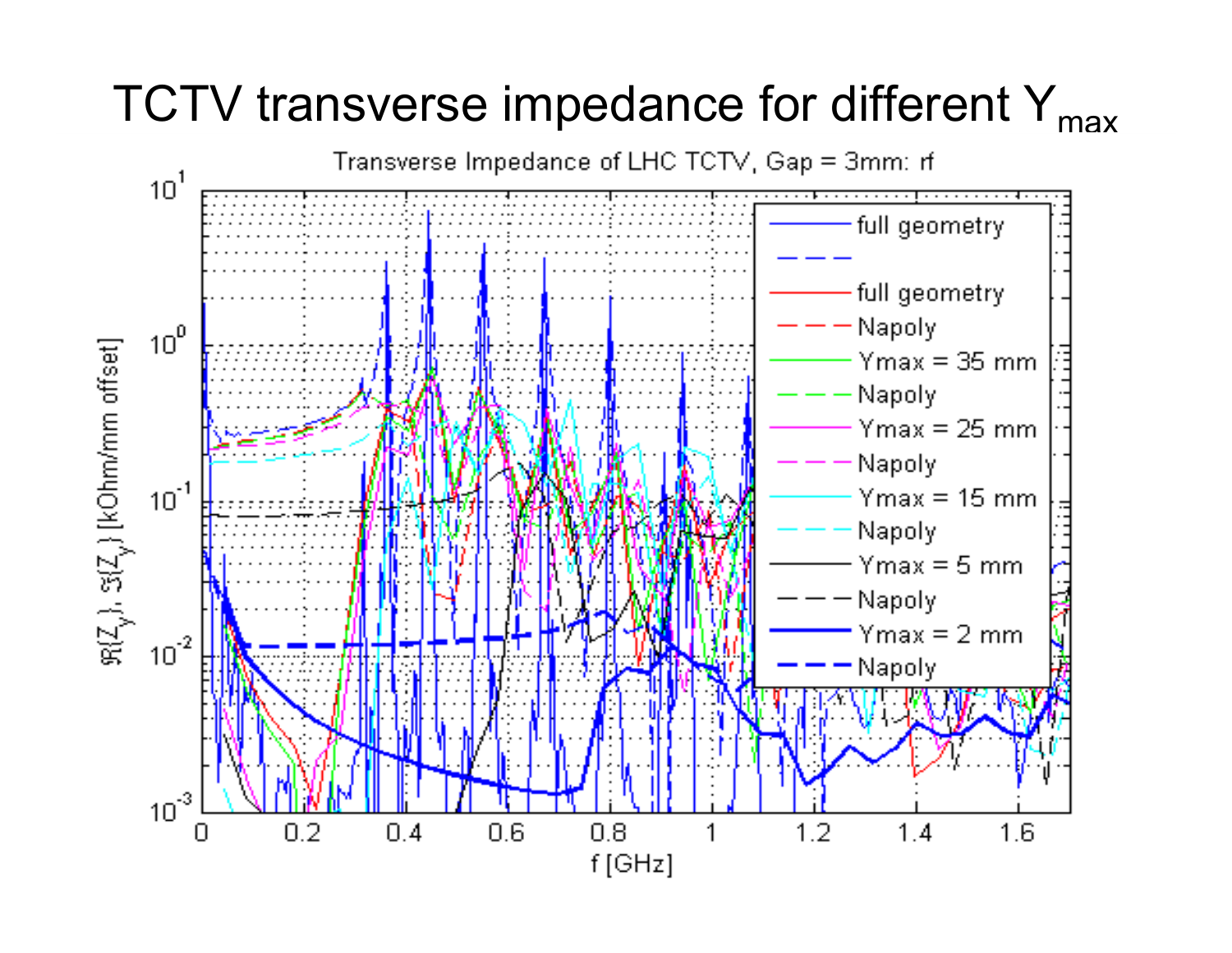#### TCTV transverse impedance for different  $X_{\text{max}}$

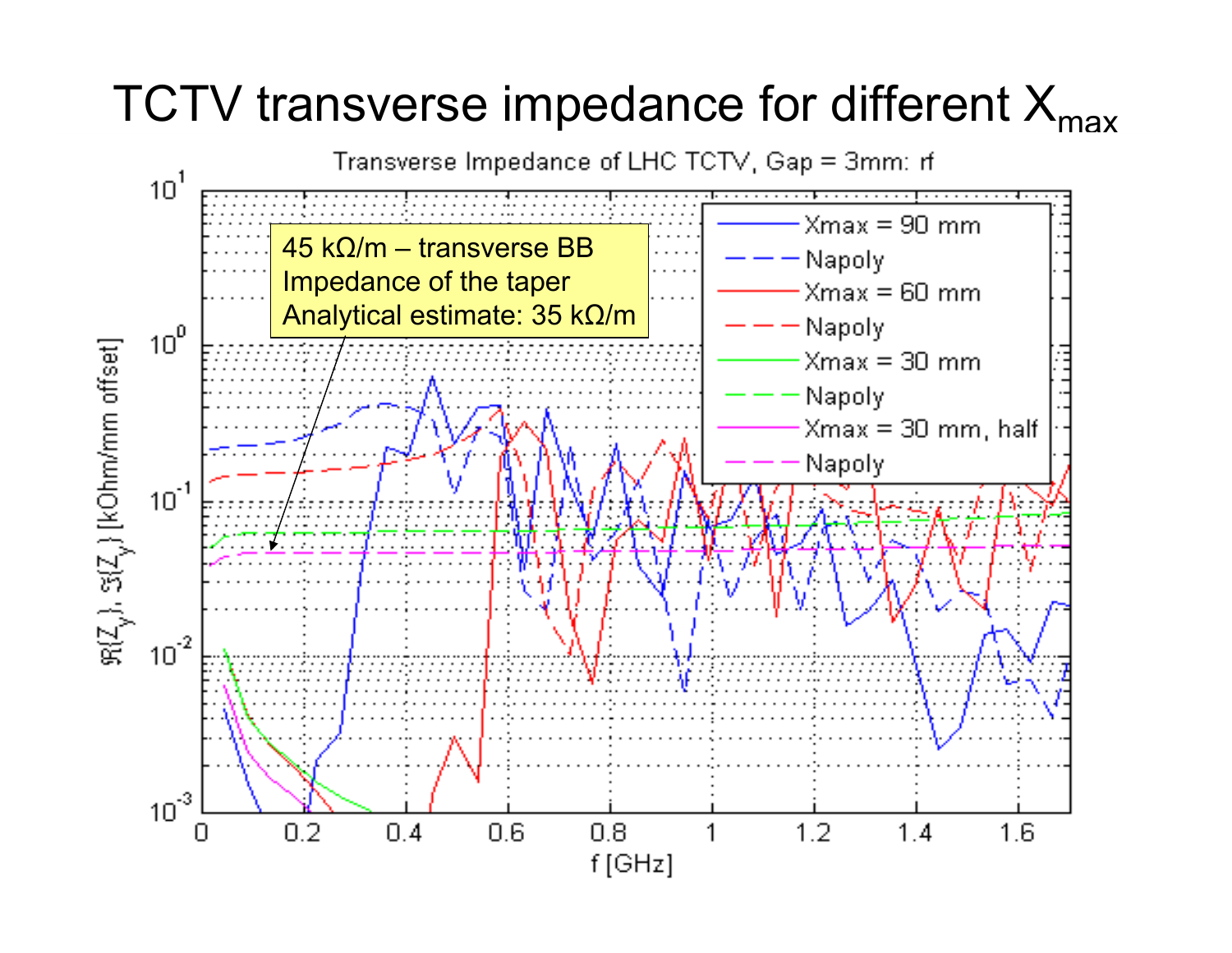#### Dipole trapped mode impedance

Transverse Impedance of a single mode

$$
Z_m^{\perp} = \frac{c}{\omega} \frac{R_s}{1 + iQ(\omega_R/\omega - \omega/\omega_R)} = \frac{cR_s}{\omega_{\text{A}}\omega_0} = \frac{R_t}{Q}
$$

Parameters of first 4 dipole trapped modes from HFSS simulations

| $\mathsf{n}$            | f [MHz] | Q    | $R_{t}$ [M $\Omega$ /m] | $R_t/Q$ [k $\Omega/m$ ] |
|-------------------------|---------|------|-------------------------|-------------------------|
| $\overline{\mathbf{1}}$ | 317     | 3080 | 16.6                    | 5.4                     |
| $\overline{2}$          | 362     | 1700 | 152.8                   | 89.9                    |
| $\overline{3}$          | 443     | 1080 | 173.8                   | 160.9                   |
| $\overline{\mathbf{4}}$ | 551     | 920  | 81.4                    | 88.5                    |

**344.7 k Ω/m** – transverse BB impedance of these 4 trapped modes